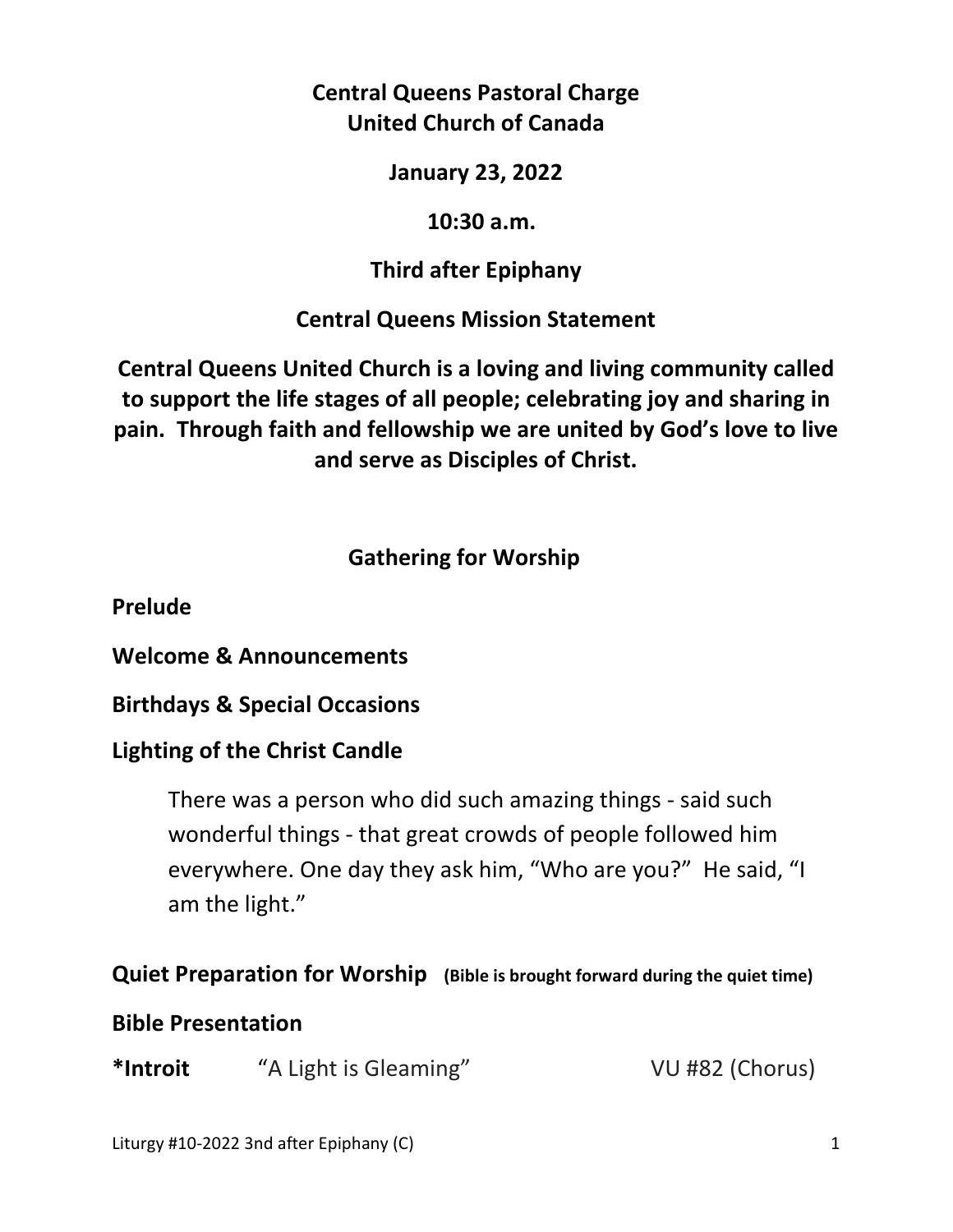### **Call to Worship**

This day is holy to the Lord your God.

 **Let us come ready to see, hear and touch the Word of God.**  Do not mourn or weep, and do not be grieved.

 **How can we be sad when we can experience God's Word and know God's love through our worship together?** The joy of the Lord is our strength.

 **Let us come together to worship the God of joy, strength, and love.** 

\*Hymn 
"We Praise You, O God" VU #218

#### **Prayer of Approach**

Holy God, Word- Giver:

in the gentle rain washing our upturned faces,

in trees dancing in the morning

we hear your joy;

 **In the whisper of the wind, we overhear your dreams for us;** 

in the silence of the night, we eavesdrop on your grace;

 **in the prayers of the poor, we take notice of your compassion.** 

 Jesus the Christ, Perfect Word overcome our need to focus on ourselves

#### **so we might serve others.**

Make us humble enough to hear your good news

 **and wise enough to live it.**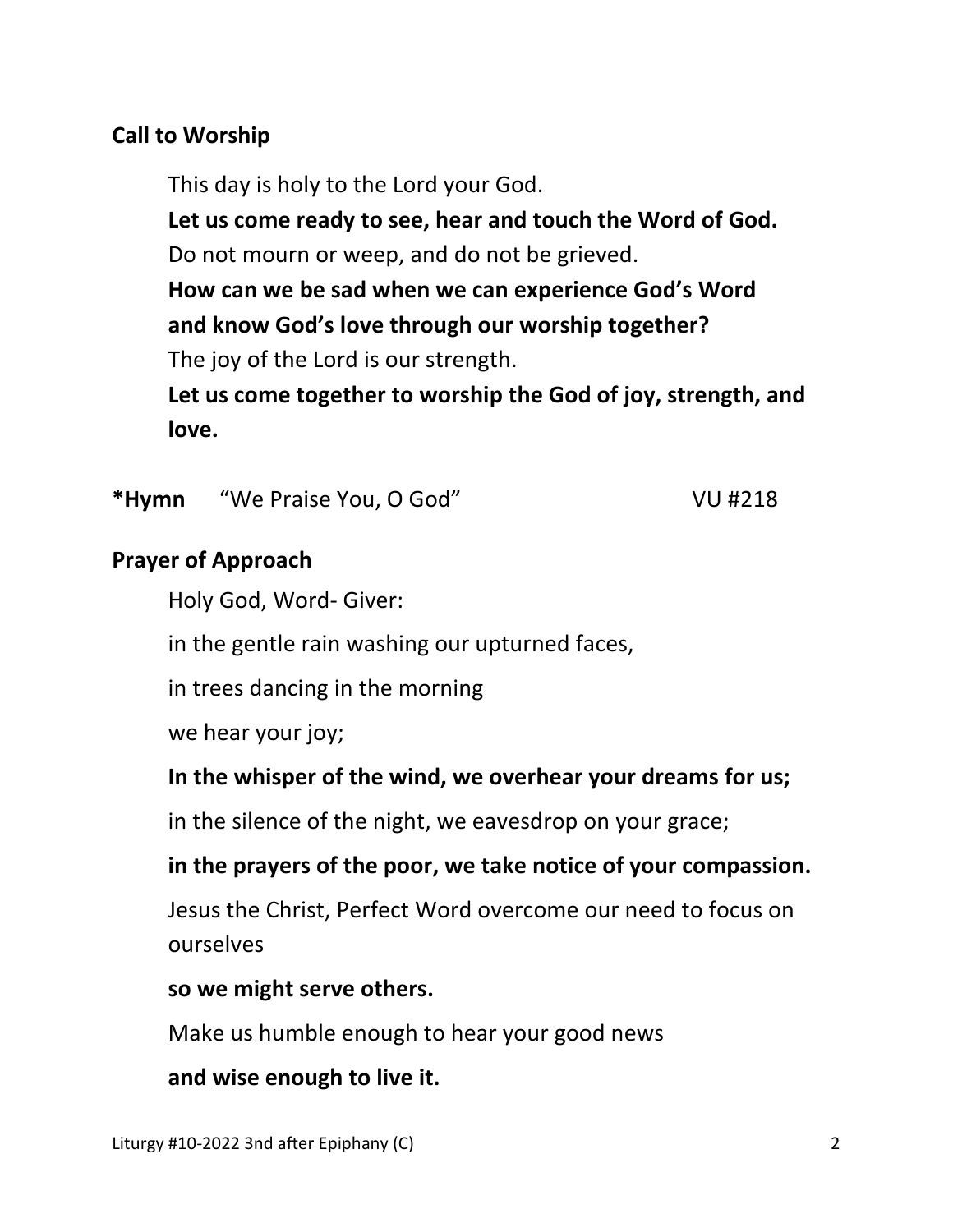Enchant our hearts with your grace,

### **so we might weep with those around us.**

Holy Spirit, Cup Holder of Living Water: as we suffer together,

## **may we drink deeply of your compassion.**

As we rejoice together, as we pray together,

### **may our hearts feast on your love.**

As we worship together,

# **may we hear the word you have for us.**

God in community, God with us,

### **in these moments, as in every moment.**

*With Jesus, we share in the ancient prayer…* 

### **Lord's Prayer**

**Our Father, which art in heaven, hallowed be thy name. Thy Kingdom come, thy will be done on earth, as it is in heaven. Give us this day our daily bread; and forgive us our trespasses, as we forgive those who trespass against us; and lead us not into temptation, but deliver us from evil. For thine is the kingdom, the power, and the glory, for ever and ever. Amen.**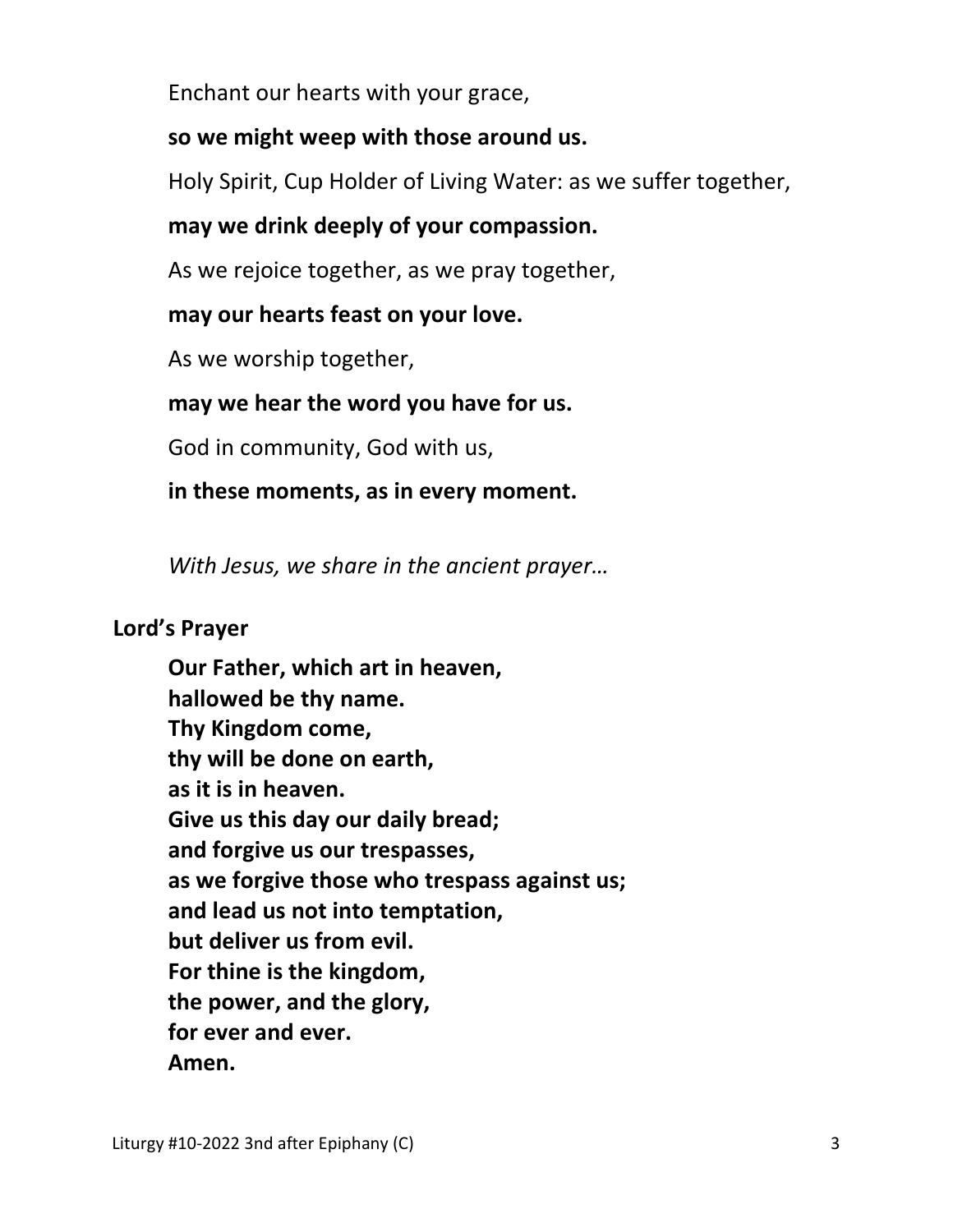#### **Psalm 19** VU #740

\*Hymn "Your Love Is Amazing" MV #26

### **All God's Children**

**\*Hymn** "Your Love Is Amazing MV #26

## **A Litany** *Wellspring of Our Lives*

Creator Spirit, wellspring of our lives,

as the refreshing rain falls on the just and unjust alike,

 **refresh us with your mercy, who know our own injustice.** 

 As the stream flows steadily on, defying all the odds of stone and water,

 **flow over every boundary and border that separates us from each other.** 

As the waters of our baptism washed us and welcomed us,

### **renew us now in newness of life and unity of love.**

As we were once held in the waters of our mother's womb,

### **hold us in the power and peace of your abiding presence.**

*from "The Pattern of Our Days, Worship in the Celtic Tradition from the Iona Community" Kathy Galloway* 

## **Presentation of Our Gifts**

## **Offertory Invitation**

The Apostle Paul reminds us that we are part of one body, each of us and all of us. The gifts we offer in Jesus' name are all needed, each of them and all of them. Together, the body of Christ accomplishes many things through the gifts we share.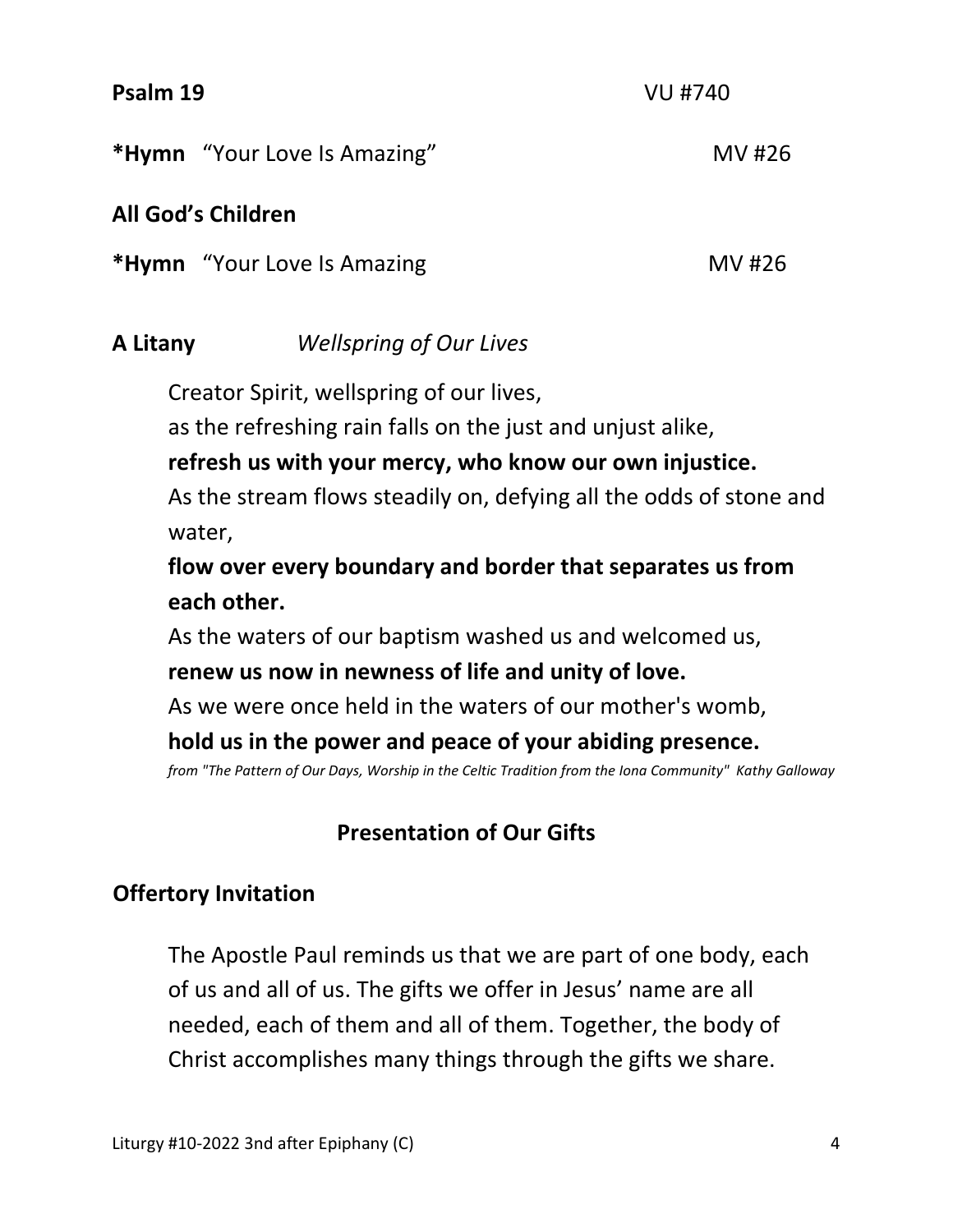**Offertory** 

**\*Presentation of Offering** "What Can I Do" MV #191

**\*Offertory Prayer** 

 **Creator God, you made each of us in our uniqueness, and together, all of us to bear your image in the world. Accept our gifts, unique as they are, and bless them. May they bear your grace and mercy into the world you love so your purposes will be fulfilled. Amen.** 

 **Listening for the Word** 

**Sacred Scripture** 

## **Nehemiah 8:1–3, 5–6, 8–10**

All the people gathered together into the square before the Water Gate. They told the scribe Ezra to bring the book of the law of Moses, which the LORD had given to Israel. Accordingly, the priest Ezra brought the law before the assembly, both women and men and all who could hear with understanding. This was on the first day of the seventh month. He read from it facing the square before the Water Gate from early morning until midday, in the presence of the women and the men and those who could understand; and the ears of all the people were attentive to the book of the law... And Ezra opened the book in the sight of all the people, for he was standing above all the people; and when he opened it, all the people stood up. Then Ezra blessed the LORD, the great God, and all the people answered, "Amen, Amen,"

Liturgy #10-2022 3nd after Epiphany (C) 5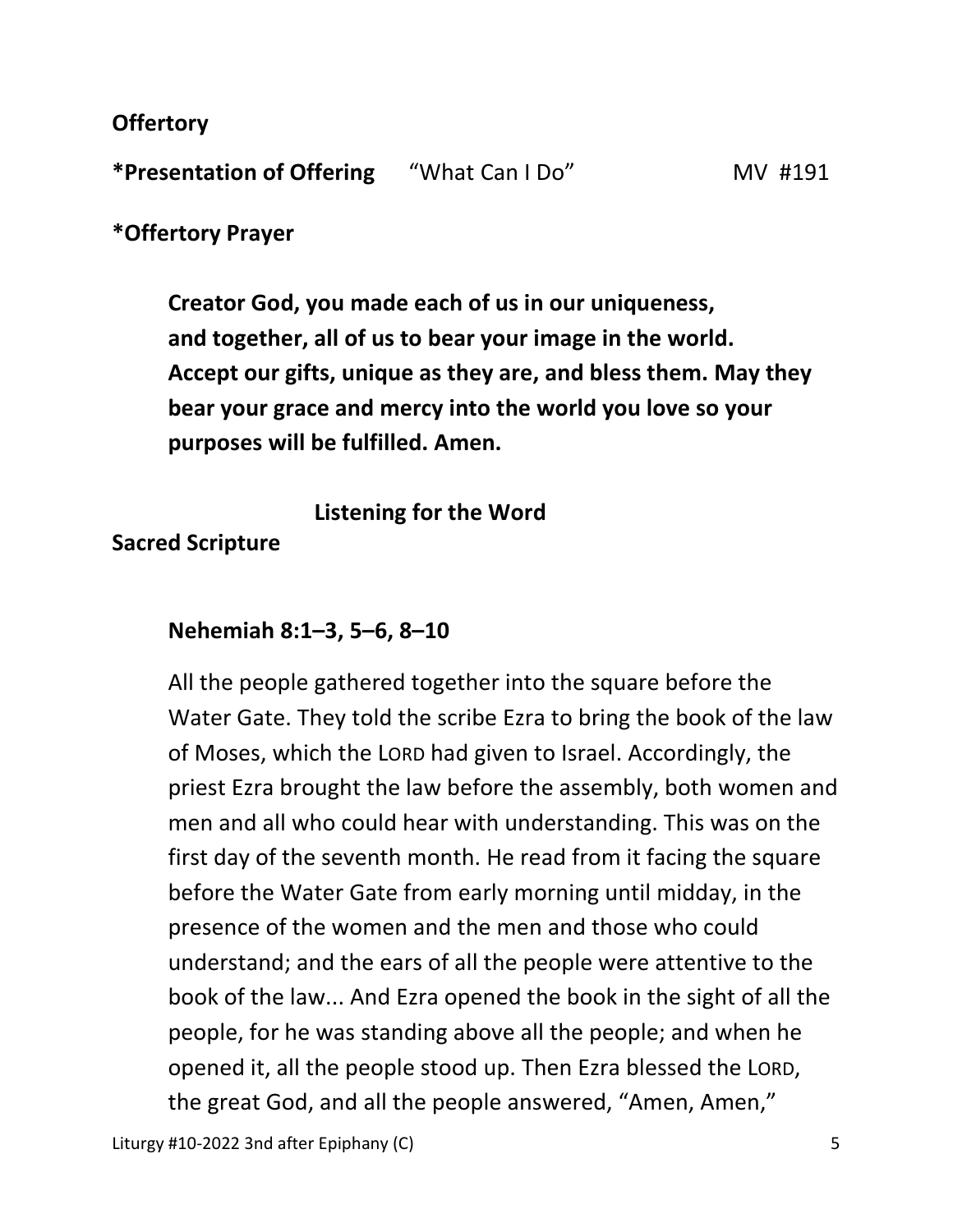lifting up their hands. Then they bowed their heads and worshiped the LORD with their faces to the ground... So they read from the book, from the law of God, with interpretation. They gave the sense, so that the people understood the reading. And Nehemiah, who was the governor, and Ezra the priest and scribe, and the Levites who taught the people said to all the people, "This day is holy to the LORD your God; do not mourn or weep." For all the people wept when they heard the words of the law. Then he said to them, "Go your way, eat the fat and drink sweet wine and send portions of them to those for whom nothing is prepared, for this day is holy to our LORD; and do not be grieved, for the joy of the LORD is your strength."

#### **Luke 4:14–21**

Then Jesus, filled with the power of the Spirit, returned to Galilee, and a report about him spread through all the surrounding country. He began to teach in their synagogues and was praised by everyone.

When he came to Nazareth, where he had been brought up, he went to the synagogue on the sabbath day, as was his custom. He stood up to read, and the scroll of the prophet Isaiah was given to him. He unrolled the scroll and found the place where it was written:

"The Spirit of the Lord is upon me,

because he has anointed me

to bring good news to the poor.

He has sent me to proclaim release to the captives

and recovery of sight to the blind,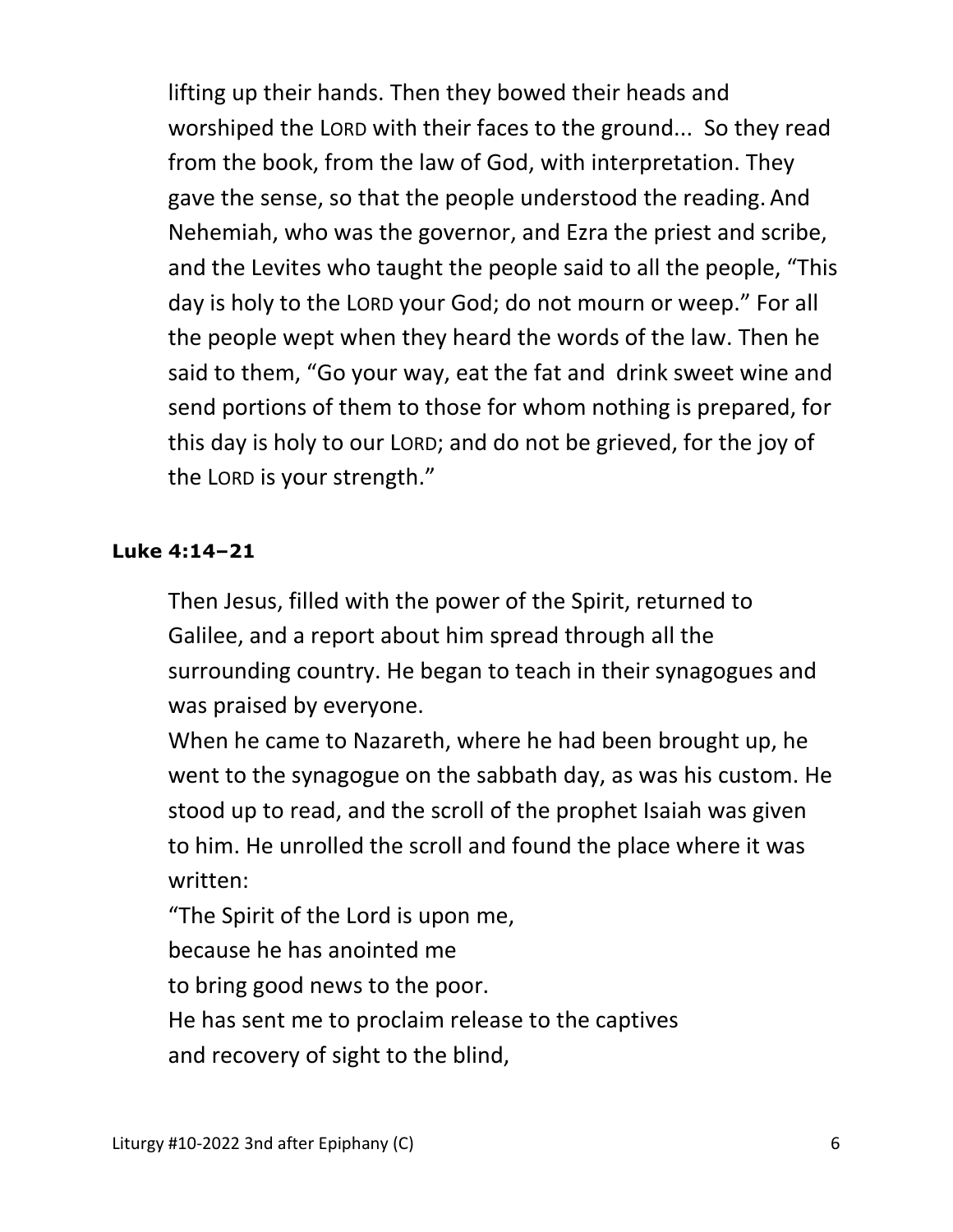to let the oppressed go free, to proclaim the year of the Lord's favour."

And he rolled up the scroll, gave it back to the attendant, and sat down. The eyes of all in the synagogue were fixed on him. Then he began to say to them, "Today this scripture has been fulfilled in your hearing."

#### **Anthem**

#### **Sermon**

#### **Prayers of Thanksgiving and Intercession**

God of life, God of love.

You created us and set us in relationship with each other:

in families and neighbourhoods,

in churches and communities,

in cultures and nations.

We give you thanks for the rich gifts of arts and culture,

of home life and community celebration

which bring meaning and encouragement to our lives.

Help us contribute our gifts

to the traditions and imagination that sustain the best of our

common life from one generation to the next.

 God of mercy and forgiveness, you call us to live together in peace and unity. In this Week of Prayer for Christian unity, we pray that your Spirit will create understanding and co operation among all who bear Christ's name. Help us share our gifts with each other so that churches within our community may flourish

Liturgy #10-2022 3nd after Epiphany (C) **7** and 2012 7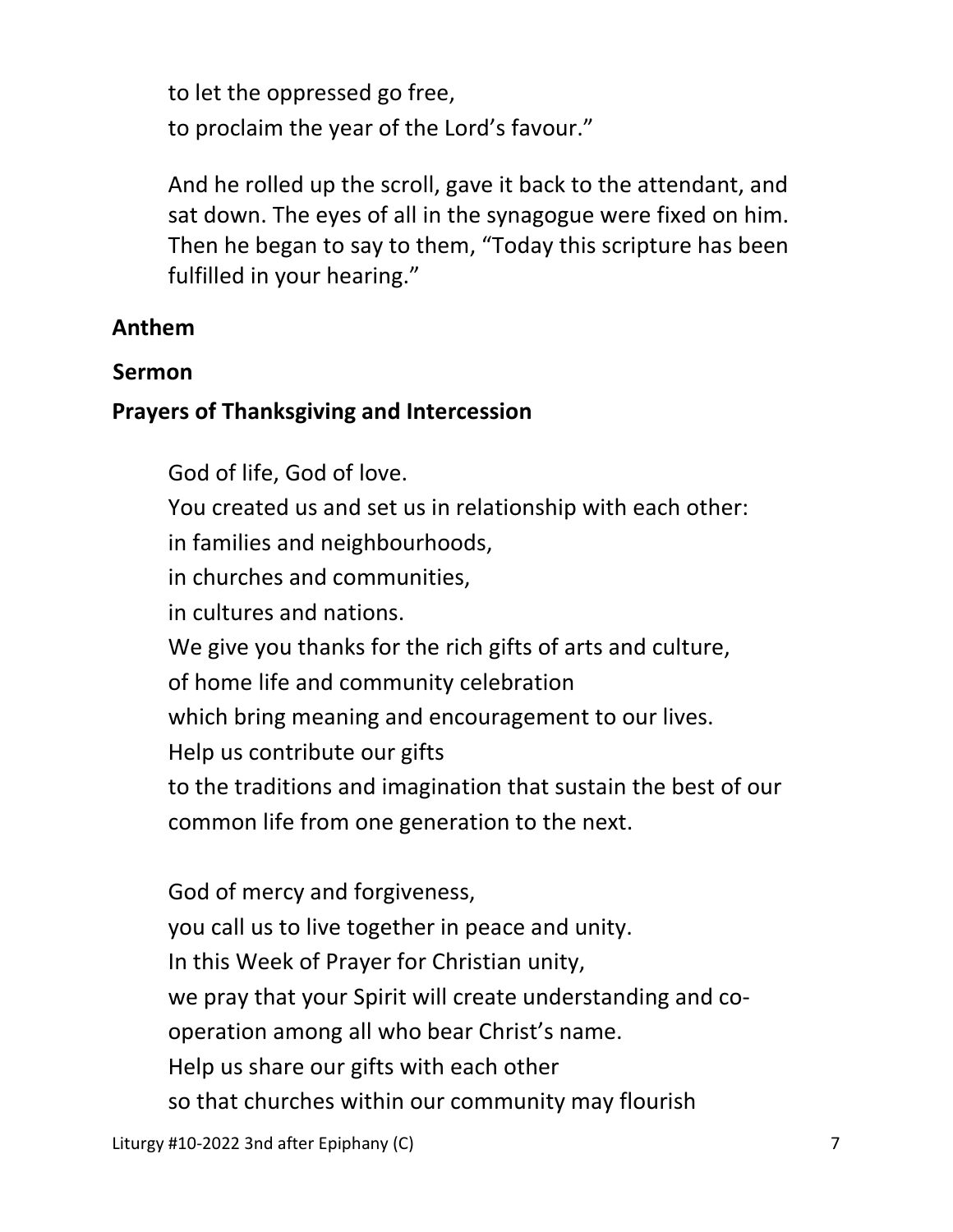and our common mission will find new energy after months of challenge.

 Lead us to reach out to those of other faiths and no faith so that, together, we may be a blessing in the world you love.

 God of healing and hope, we pray for our neighbourhoods and our nation. Where people are divided and bitterness turns into resentment, show us how to work for reconciliation. Inspire our leaders at every level of community life to work together for the care of the most vulnerable and to restore the goodness of our common life as we recover from the effects of these months of pandemic. Make us generous citizens and careful stewards of the land you entrust to us together.

God of justice and mercy,

 we pray for the world you love, the world Christ died to redeem, so deeply divided by religious and political animosities,

by ancient bitterness and current conflict.

 Encourage world leaders to work for peace and understanding, especially in places torn by violence,

 and areas still struggling with the effects of the pandemic, by poverty, hunger and the effects of natural disasters.

 May the hope Jesus embodies encourage us all to work for positive change.

 God of courage and comfort, we remember those of our congregation and community